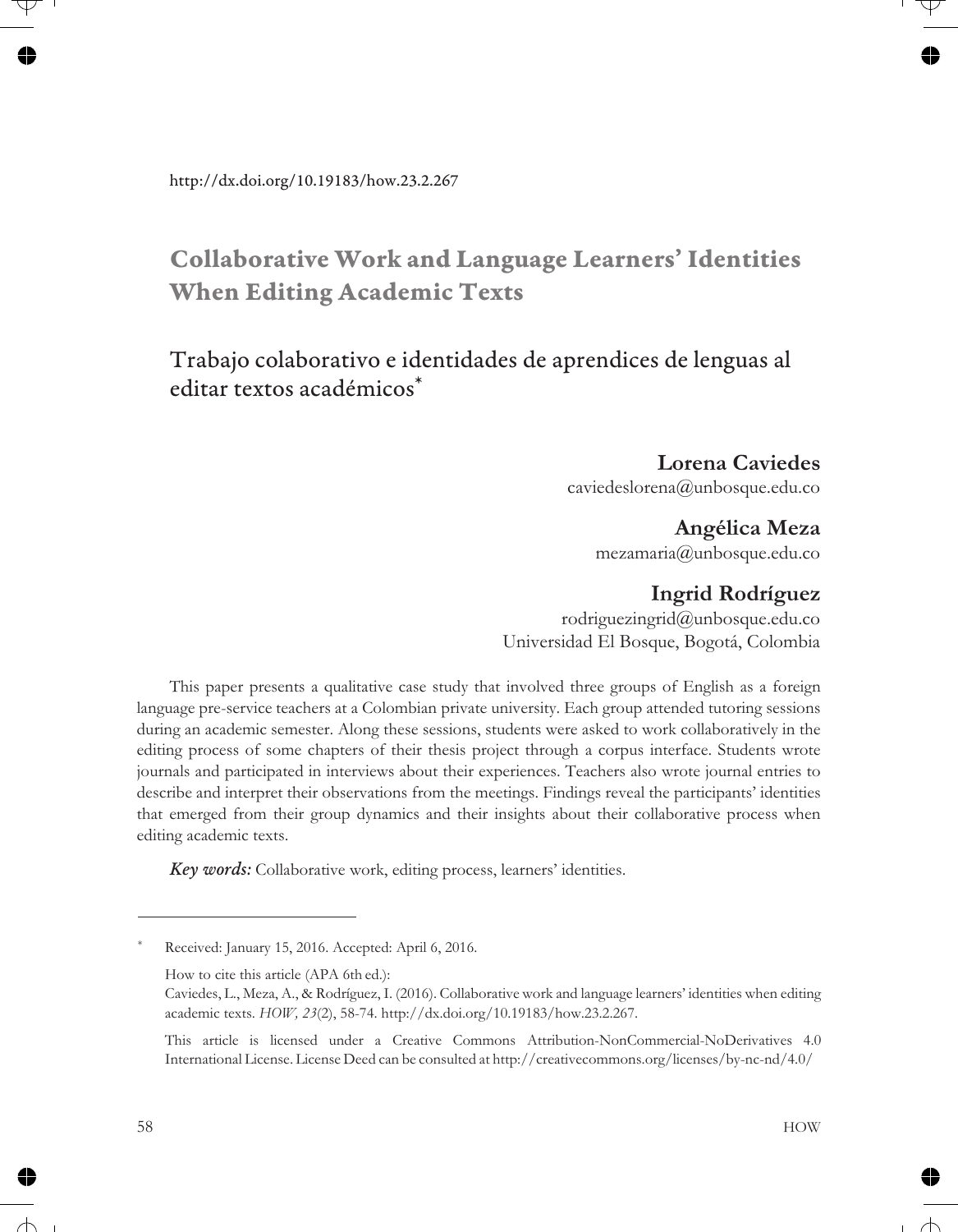Este artículo presenta un estudio de caso cualitativo con tres grupos de estudiantes de licenciatura en educación bilingüe de una universidad privada en Colombia. A cada grupo se le asignó un tutor durante un semestre y se le solicitó trabajo colaborativo para la edición de un proyecto de grado usando un corpus. Los estudiantes escribieron diarios y participaron en entrevistas sobre su experiencia, mientras que los docentes escribieron diarios para describir e interpretar sus observaciones del proceso. Los resultados develaron las identidades de los estudiantes que emergieron a partir de su dinámica de grupo y sus percepciones del proceso de edición de manera colaborativa.

*Palabras clave:* identidades de los estudiantes, proceso de edición, trabajo colaborativo.

#### **Introduction**

Academic writing represents a challenge for writers since it requires certain vocabulary and a number of structures that show what they can do with the academic discourse as part of different disciplinary communities (Wolsey, Lapp, & Fisher, 2012). It involves multiple participants in a single writing project (Galegher & Kraut, 1994) since it is important for the writers to receive feedback from their audience in order to improve their production. Hence, the writing of academic texts can be enriched through collaborative processes as it offers students the opportunity to be part of a community through their texts and to support each other (Hirvela, 1999).

Using collaborative writing for the production of academic texts is based on the idea that co-authorship allows English as a foreign language (EFL) students to observe their partners' cognitive processes and strategies in order to develop a single topic (Daiute, 1986). At the same time, it provides them with the opportunity to act as editors of their texts (Storch, 2005).

Taking into account the information shared above, we decided to follow 10th semester students' editing process of their research reports in order to find some aspects that required improvement in terms of collaborative writing and group work. Throughout a series of observations held in a private university's EFL teaching program, we were able to notice that students' academic production presented inaccurate uses of English vocabulary, grammar structures, and mechanics; which made their texts difficult to understand.

Additionally, when students were assigned to edit texts collaboratively, they could not reach a general agreement, so they just divided the sections to be edited, making the final version of the manuscript incoherent and with different styles and proficiency levels.

This article therefore explores collaborative work of pre-service EFL teachers from a private university to help them throughout the editing processes of an academic manuscript. It also explores the language learner identities that emerged from this experience. We decided to use a corpus interface as a tool that allows students to find linguistic patterns of authentic uses of English in different contexts. In this article, we present first definitions of constructs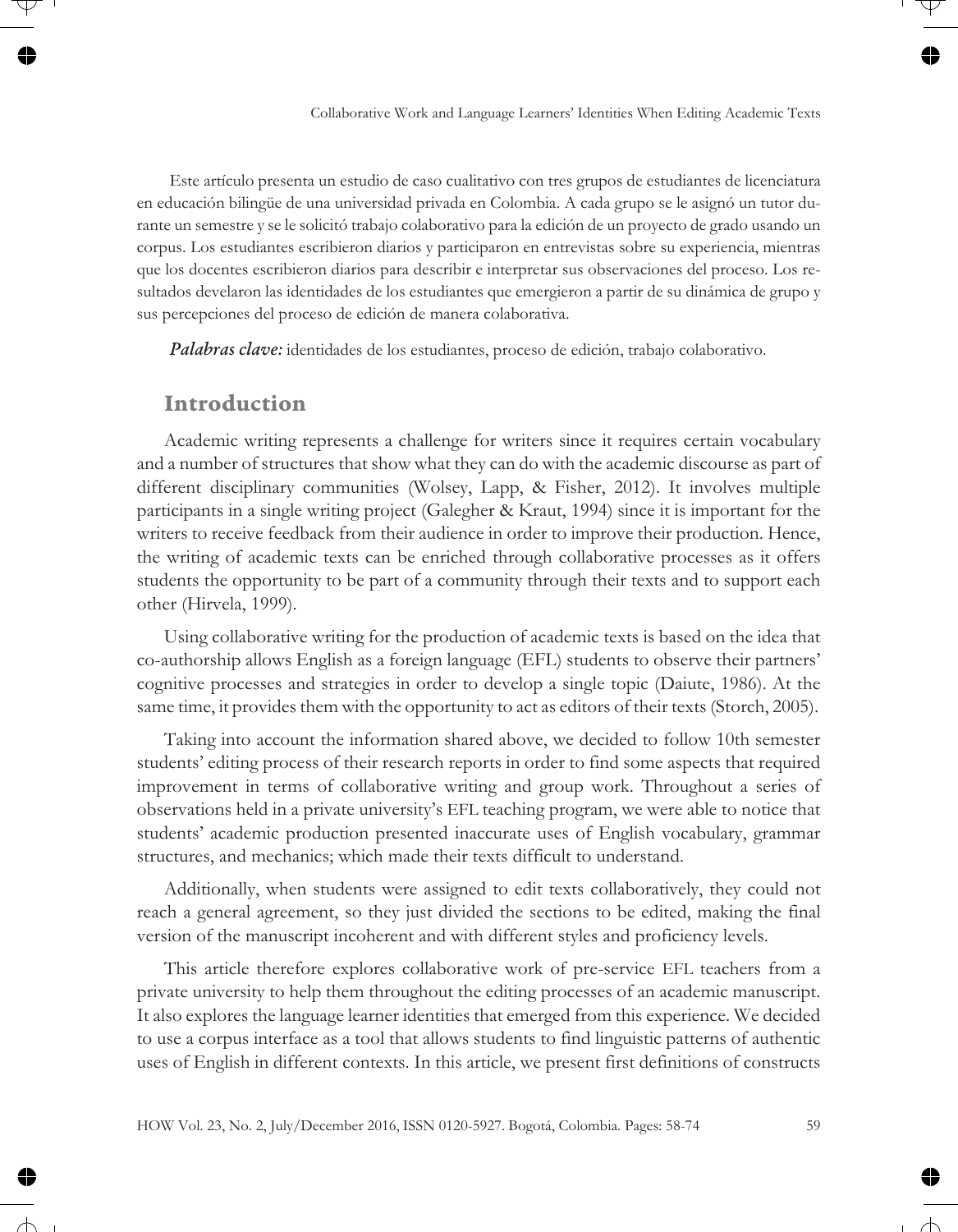we consider to be key in the development of our research process. Then we share our research design, the results we obtained from the students' and the teachers' insights about collaborative work, and the conclusions gathered from our research experience.

### **Literature Review**

Along the different observations we made during our students' editing process, we noticed three areas that caught our attention. The first aspect was related to the way students worked as part of a group in order to edit their manuscripts; the second aspect was the way the editing process was developed in groups; and the third one was related to students' identities as members of a team. Taking these observations as a starting point, we decided to work on four main constructs: collaborative work and collaborative writing, which gave us insight about the process that a group would carry out as editor of a single text; academic writing, which is relevant since students were expected to follow the standards of writing an academic text, so they would require a supportive academic community to receive feedback; and the relation between identities and language learning, which would inform us about the positioning process of students inside an academic group as a social community.

### *Collaborative Work*

Collaborative work fosters the generation of knowledge inside an academic community. It differs from *cooperative work* in its epistemological nature, which is oriented towards acculturation and negotiation processes, since it is not focused on highly organized processes and techniques. While cooperative work is prescriptive, collaborative work attempts to promote knowledge in less traditional ways (Oxford, 1997).

Authors such as Vygotsky (1978) and Dewey (1938) focused on the importance of academic communities in the learning processes. Dewey establishes the necessity to promote a close relationship among the individuals, their community and the world, to socially construct their ideas. Moreover, Vygotsky states that communication as a social practice allows cognitive development in the participants of a community. Thus, individuals develop their potential when they are part of a collectivity. It is important for members of a community to allow the negotiation of their ideas, roles, arguments, and strategies in order to create inclusive environments where everyone helps to construct knowledge and identities (César & Santos, 2006).

### *Collaborative Writing*

Collaborative writing is a social practice that interprets and responds to other texts through the construction of collective discourses mediated by progressive and dynamic discussions and negotiations (Hirvela, 1999). These processes encourage students to work as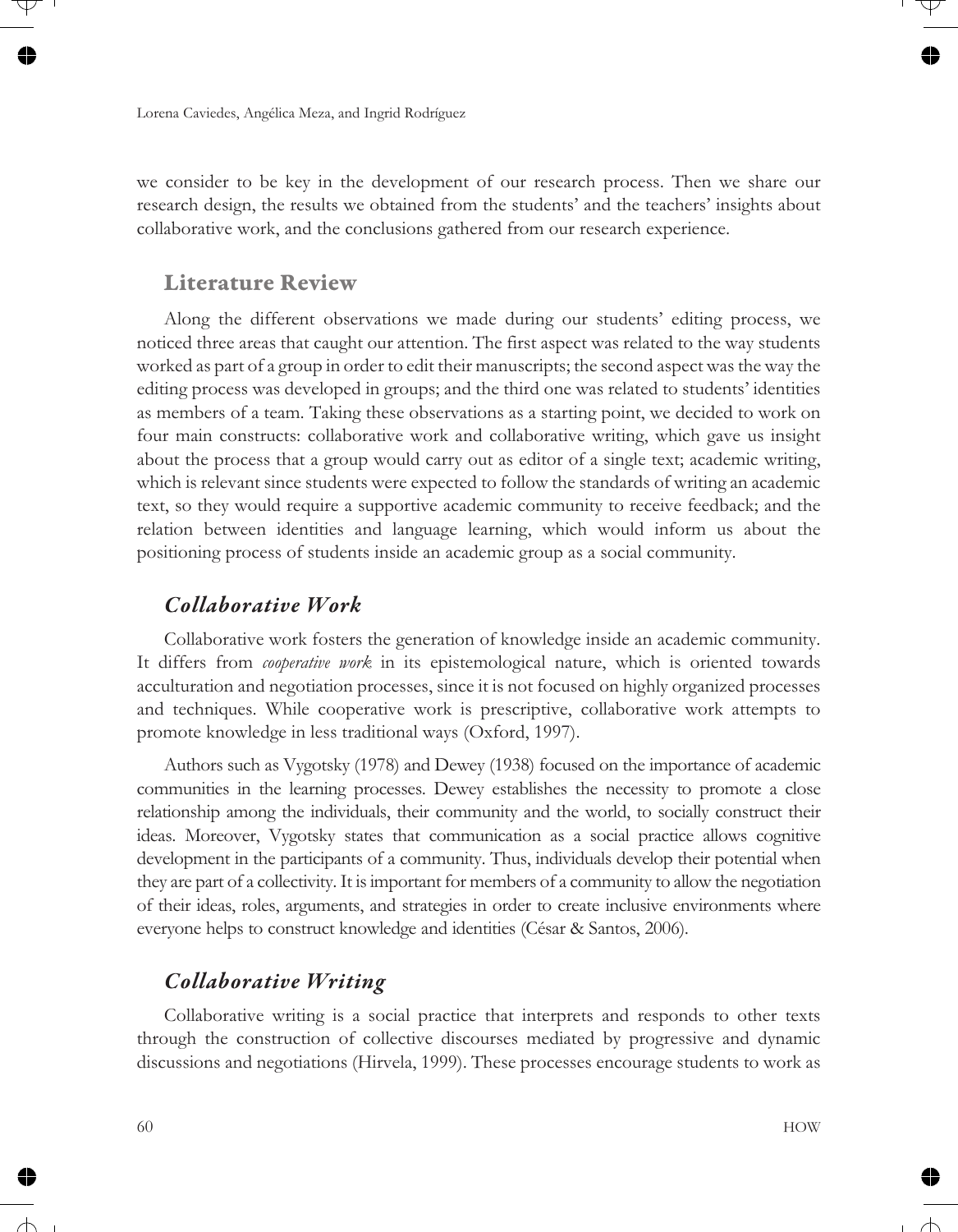a team, learning from one another and generating one text together. Participants of a collaborative writing group become, on the one hand, genuine readers of their peers; whereas, on the other hand, they also become critical writers by being aware of the needs and characteristics of their audience. Collaborative writing promotes the development of writing skills through the construction of different drafts and versions that will allow the production of an improved, edited final text (Oshima & Hogue, 1999).

Yate González, Saenz, Bermeo, and Castañeda Chaves (2013) identified the need to foster solid linguistic foundations in order for their students to write properly. Hence, they implemented collaborative work and writing, so that their students would be able to create environments where they would help each other to construct meaning and knowledge in their EFL classes.

#### *Academic Writing*

Academic writing differs from other writing processes because it is neither anecdotic nor personal. It requires more elaborated texts that abide by the standards and conventions of an academic community (Lewin, Fine, & Young, 2001). This type of text should have coherence, cohesion, organization, and fluency in order to accomplish its rhetorical goal.

These texts also require the elaboration of different drafts and versions; therefore, it is important to create communities where the participants can become both readers and writers. Zúñiga and Macías (2006) decided to offer their students tools to provide feedback on their peers' texts. Hence, the advantage of receiving and providing feedback and the interpersonal commitment that such processes entail would be made evident.

### *Identity and Language Learning*

Norton (1997) states that the term identity refers to the way "people understand their relationship to the world, how that relationship is constructed through time and space, and how people understand their possibilities for the future" (p. 410). Drawing on Halliday's sociocultural theory of language (1985) and Vygotsky's sociocultural theory of mind (1978), people can only create this relationship with the outer world through language and the way they use it to position themselves before others through their subjectivity. Weedon (1987) defines subjectivity as the "conscious or unconscious thoughts and emotions of the individuals, and their sense of themselves and their ways of understanding their relation with the world" (p. 32). In other words, people shape their relationship with the world and the use they give to language according to the context they are part of and the needs they have for positioning themselves.

Over the last years, the relationship between identity and language learning has taken an important role in the analysis of learning processes, particularly because speakers are constantly "organizing a sense of who they are and how they relate to the social world"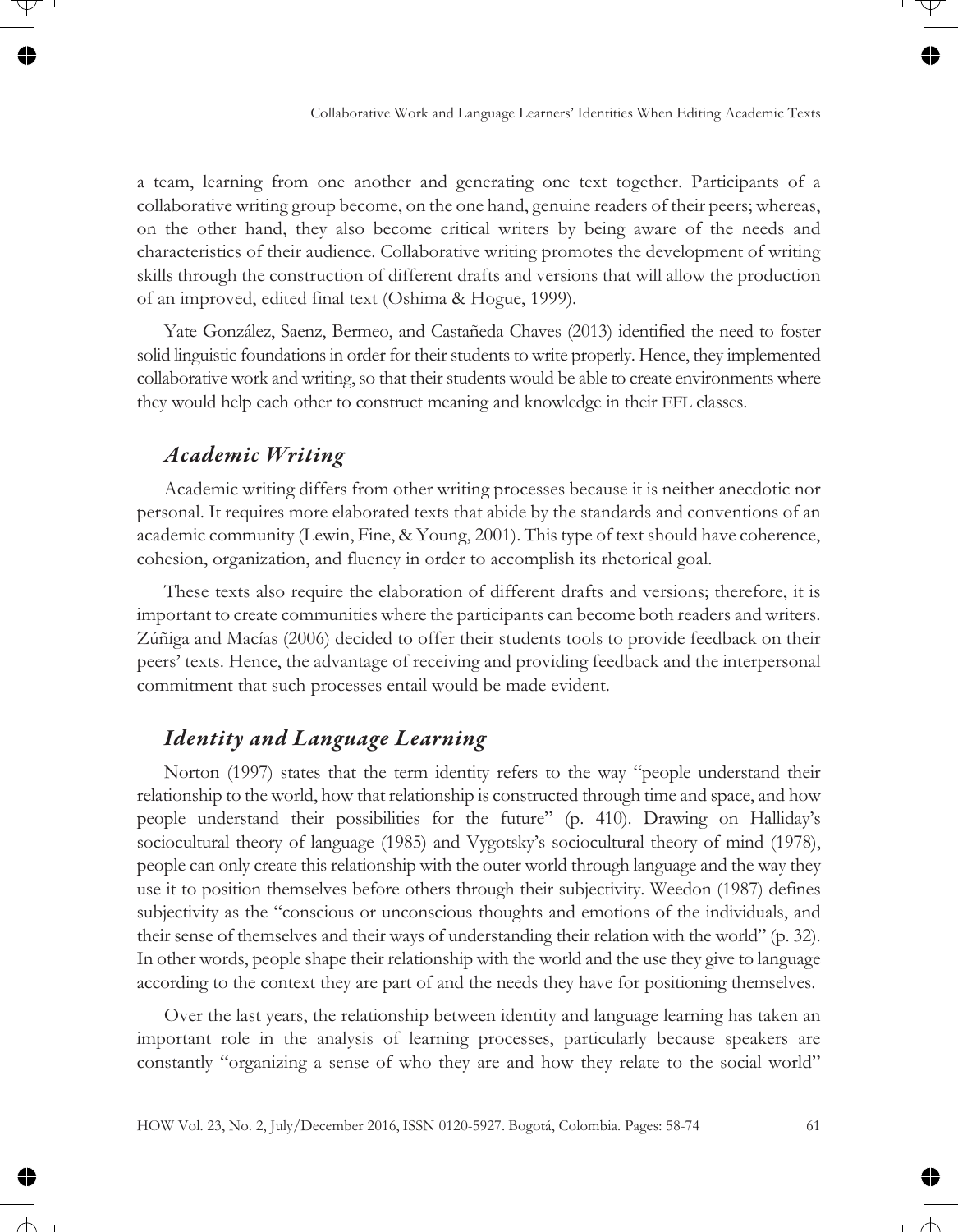(Norton, 1997, p. 410), and the way they tend to follow this process is through their discourse. Since classrooms and educational contexts give rise to societal practices and interactions (Toohey, 1998), they tend to exhibit and generate social structures that can determine the way students and teachers see themselves and are seen by others inside a given context.

### **Research Design**

Since the main objective of the research is to analyze language learners' identities that emerge when working collaboratively, the study was based upon a qualitative paradigm. The main goal of qualitative research is to "offer descriptions, interpretations and clarifications of naturalistic social contexts" (Burns, 1999, p. 22). It draws from data collected from teachers and students' journals and interview transcripts that allowed us to interpret human behavior within a specific research context (Saldaña, 2011).

Additionally, the study is catalogued as a case study. It allows us to establish relations, draw upon conclusions from the gathered information, and understand the participants' perceptions and worldviews (Thacher, 2006). It also enables us to identify the characteristics of a particular entity, phenomenon, or person.

### *Setting and Participants*

This study took place in a Colombian private university. It was applied to a group of 10th semester students studying in a bachelor in bilingual education program. The participants were 11 students divided into three groups; they had already finished all their English courses and were in the process of editing their final research reports they were asked to present in order to graduate. The participants in the study were coded as shown in Table 1.

| Teacher code | Group code | Student code   |
|--------------|------------|----------------|
| T1           |            | S <sub>1</sub> |
|              | GA         | S <sub>2</sub> |
|              |            | S <sub>3</sub> |
| T2           |            | S4             |
|              | GB         | S <sub>5</sub> |
|              |            | S <sub>6</sub> |
|              |            | S7             |

**Table 1.** Coding of Teachers, Groups, and Students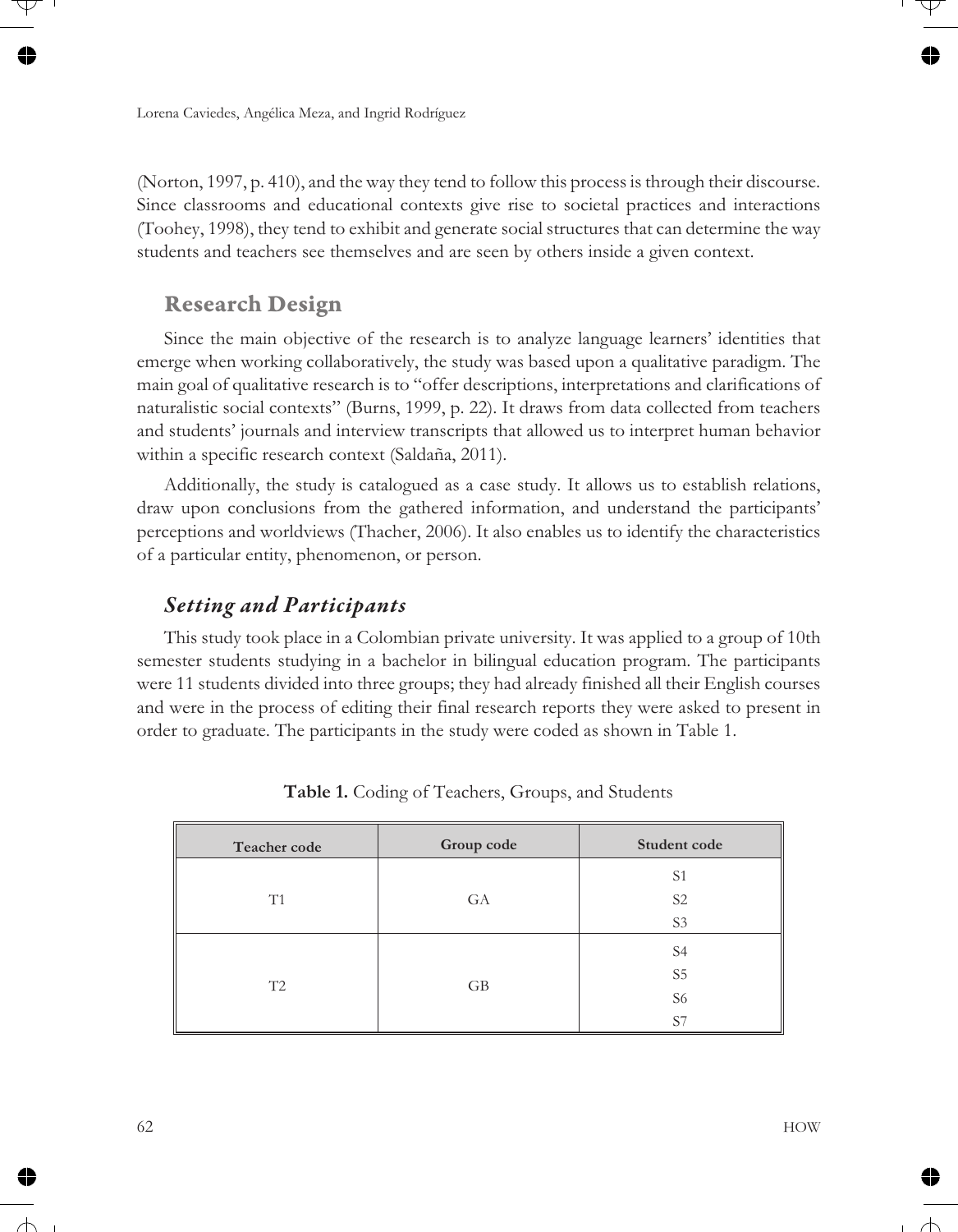| <b>Teacher code</b> | Group code | Student code                                          |
|---------------------|------------|-------------------------------------------------------|
| T3                  | GC.        | S8<br>S <sub>9</sub><br><b>S10</b><br>S <sub>11</sub> |

### **Method**

During the implementation of the project, each researcher was in charge of a single group and each group handed in a first version of the manuscript to be edited. We proceeded to write our comments and make suggestions for changes in the texts in terms of grammar, vocabulary, and mechanics. Afterwards, students were asked to attend tutoring sessions to work on the use of a corpus interface and the editing process of their reports.

These tutoring sessions were thought out to guide students through the editing process of their manuscripts. We decided to use the Corpus of Contemporary American English (COCA) as a tool, since it offers a structural analysis of linguistic patterns used in situ (Biber, Conrad, & Reppen, 1998). Both students and teachers wrote their personal reflections regarding collaborative work, the use of corpus, and the different interactions students had inside each group. In the final session, students participated in an interview about their experience working collaboratively to edit their texts.

#### *Instruments, Techniques, and Procedures for Data Collection*

**Students' journals**. Through these journals we asked our students to provide insights about what they had done to edit their manuscripts, what they had learnt while doing so, and their personal reactions towards the editing process and the use of a corpus.

**Teachers' journals.** These journals included the researchers' observations and perceptions about the students' collaborative work, their editing process by using a corpus interface, and the identities that emerged inside the groups.

**Interviews.** The interviews let us know the students' perceptions about collaborative writing, the process they went through when editing their manuscripts and the use they made of a corpus.

#### **Data Analysis**

The data we collected were analyzed through methodological triangulation of the sources. The analysis followed the processes of the grounded theory approach, since this perspective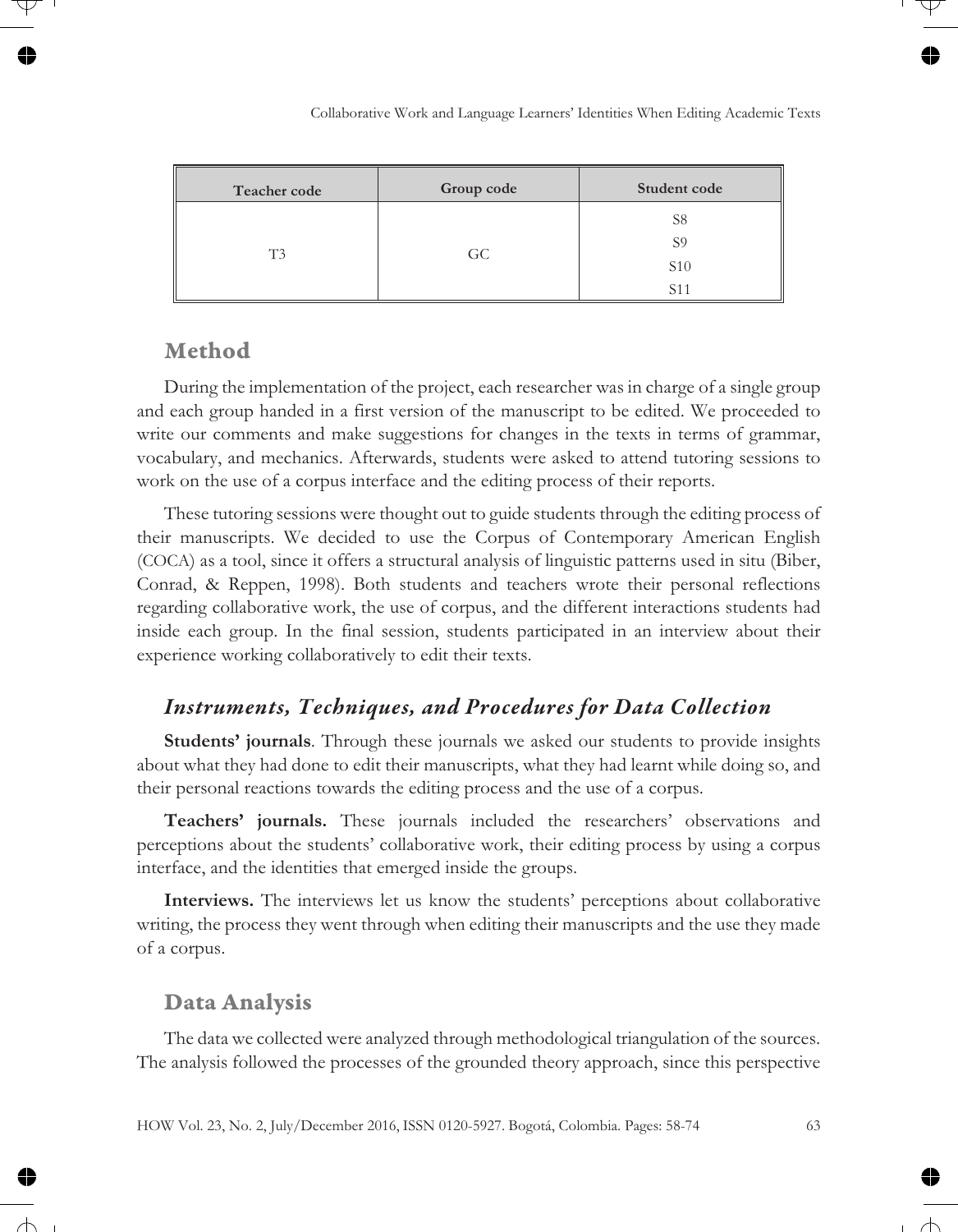makes researchers immerse themselves into the real world to come up with findings that are grounded in the empirical world (Patton, 1990). Thus, the grounded theory approach focuses on generating theory instead of reproducing a particular theoretical content. Table 2 shows the research inquiries and the headings of the sections of this data analysis.

| Table 2. Questions, Categories, and Subcategories of the Data Analysis |  |  |  |  |
|------------------------------------------------------------------------|--|--|--|--|
|------------------------------------------------------------------------|--|--|--|--|

| <b>Question</b>                                                                                                                                             | Categories                       | Subcategories                                                                          |
|-------------------------------------------------------------------------------------------------------------------------------------------------------------|----------------------------------|----------------------------------------------------------------------------------------|
| What language learner identities<br>emerge in EFL pre-service teachers<br>when working collaboratively on the Collaboratively<br>edition of academic texts? | Emerging Identities When Working | The overconfident learners<br>The empowered learners<br>The mediators<br>The outsiders |
| What are students and teachers'<br>insights about their experience<br>working collaboratively when editing Process<br>academic texts?                       | Reflecting Upon the Group Work   | Group A<br>Group B<br>Group C                                                          |

## *Emerging Identities When Working Collaboratively*

The interviews and journals carried out allowed us to observe the different identities that emerged along the process. Since students' groups interacted as a social community, their interactions are catalogued as social practices. From this perspective, Norton's (1997) notion of identity as quoted above is the most suitable to the analysis.

The following subcategories display a series of descriptions corresponding to the students' identities according to their behavioral patterns throughout the process. It is important to keep in mind that the different names given to the identities in this research follow a literal description of students' attitudes and behaviors. That is, they are just a tool for cataloguing. All in all, we consider that identities are an intricate social construct that goes beyond cataloguing students (or any person for that matter) as "good" or "bad".

**The overconfident learners**. The students catalogued as "overconfident learners" show a very particular set of attitudes during the sessions. These students did not show any interest at all regarding the editing process, and actually made it clear that they were able to edit their texts without any extra help, especially the use of corpus, since they considered it too time consuming. There was one participant who presented this identity in each group (S3, S4, and S8).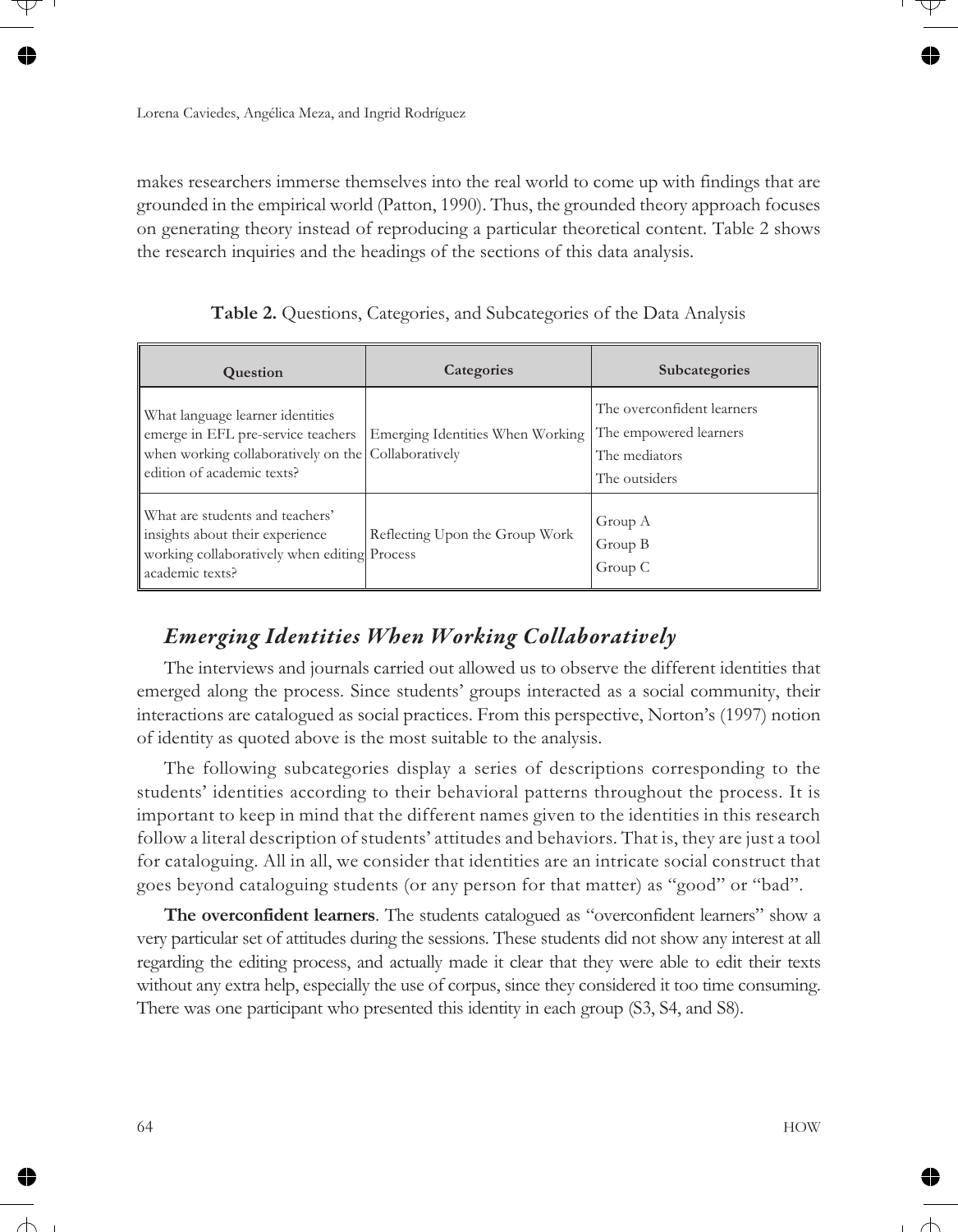S3 found [the interface] difficult and he didn't seem willing to participate in the tutoring sessions as well as when working on the interface. He usually tapped his feet as if he wanted to finish quickly. (T1, Journal 1)

The three students showed similar behavior during the first tutoring session. S3 and S4 sat far from the group and did not participate actively. They just listened to the suggestions given, but did not interact. S3 and S8 started to tap their feet as if they wanted to finish the activity quickly. The three teachers interpreted their reluctance to learn about the interface as a lack of interest towards the process they were about to start. Additionally, students' journals stated that the interface was not necessarily useful, and it was very difficult to use, which did not deserve their effort. They seemed to be able to correct their manuscript without using the tool:

S8 mentioned that [COCA] was useful, but he did not use it so much as he had the knowledge of the language that was required to make the corrections on his own. (T3, Journal 6)

Along the sessions, S3 and S4 started progressively to interact with their group when correcting and answering questions by using the corpus and their own knowledge of the language, thus being more involved. However, they explained the interface was time-consuming and difficult to use:

[S3's] attitude towards the edition process using corpus changed in the last session. Although he insisted on the fact that they were overwhelmed with the amount of work, and he did not want to spend so much time in the edition of the manuscript using a corpus, he accepted that the corpus was useful. (T1, Journal 6)

In contrast, S8 did not attend the following three sessions but kept working on his own to implement the corrections suggested; it was just during the last two sessions that he had met the teacher. Since he was not able to implement the changes required in the manuscript on his own, he thought the corpus would be helpful:

S8 came to the tutoring session and posed some questions about the use and functions of the interface. There were some corrections he couldn't make, so now he was interested in using the corpus to edit the text. (T3, Journal 5)

As evidenced above, there were two aspects that helped the researchers to categorize some students as "overconfident". At first, they did not think the corpus interface was useful enough, which at the beginning made them reluctant to participate in the training process to use it, particularly because they considered they had the knowledge to do the corrections suggested without using the corpus as a tool. However, they progressively changed their mind about the corpus and used it when their knowledge was not enough.

**The empowered learners.** GA and GB presented students who improved their performance progressively as active editors by working collaboratively and using the corpus. S1 and S6 did not seem to be confident in the first sessions; however, their group dynamics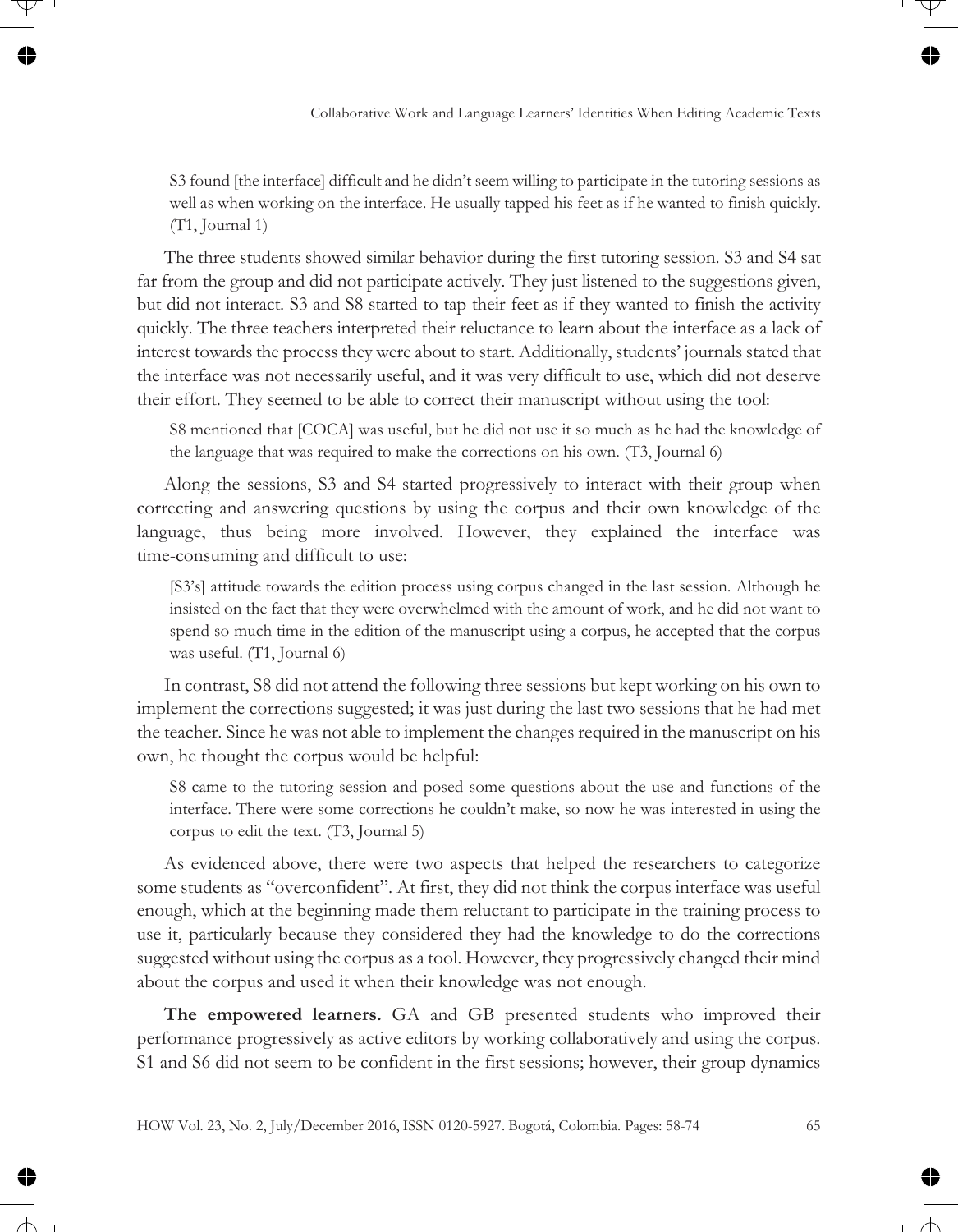and their own interest in the use of the interface made them participate more and feel capable of making decisions in the editing process.

At the beginning of the semester, S1 was perceived as a reserved person who did not participate very often in the tutoring sessions; as a consequence, T1 had to elicit answers from her most of the time. Furthermore, this participant had a lower English proficiency level in comparison to her fellow classmates and displayed a lack of confidence in their tutorials:

She was quiet and shy during her first meeting. When she spoke, it was possible to notice she was less proficient in English, as compared to her partners as she made several mistakes. (T1, Journal 1)

T1 was concerned about S1's insecurity; however, this participant began to change her attitude in the third session by participating more and showing a better use of the corpus interface. By the end of the semester, S1 was the student who showed more interest in the corpus; in fact, she was the participant who proved a better command of it to edit the manuscript in GA. Additionally, S1 participated more actively in comparison to the first tutoring sessions; thus, she was able to provide explanations and concerns about the corrections and her experience with the corpus:

S1 was the most motivated as she seemed to explain more about the way they had corrected the text by using a corpus . . . she mentioned the functions of the interface and the types of corrections they had implemented. (T1, Journal 5)

Likewise, when the process began, S6 seemed to be afraid of speaking. She kept quiet and waited for her partners to explain what was required when a question was posed. She often looked at her partners nervously and seemed to be too hesitant to speak. Besides, when T2 asked her directly, S6 demonstrated a low English proficiency, which prevented her from communicating:

S6 did not know what to say. She looked at S4 and said nothing. (T2, Journal 1)

It was possible to notice how S6 started to play a more active role. She helped her partners recall ideas and organize their work. When they looked for options given by the corpus, S6 helped in choosing which language form was more suitable for the manuscript. Her partners listened to her and tried to implement her recommendations when it was appropriate. Later, S6 demonstrated how much confidence she had gained, as she was willing to provide explanations, regardless of the language mistakes she would have made. Besides, her peers were willing to restate what she had mentioned in a judgment-free way whenever it was necessary, so she was confident enough to continue seeking for approval or support by looking at her partners, especially S4. She tended to speak as if she were formulating a question and seemed more comfortable when they agreed with her:

S6 gave some explanations. She tried several times to explain what was written and while doing so, she looked at S4 looking for support to express her ideas. (T2, Journal 5)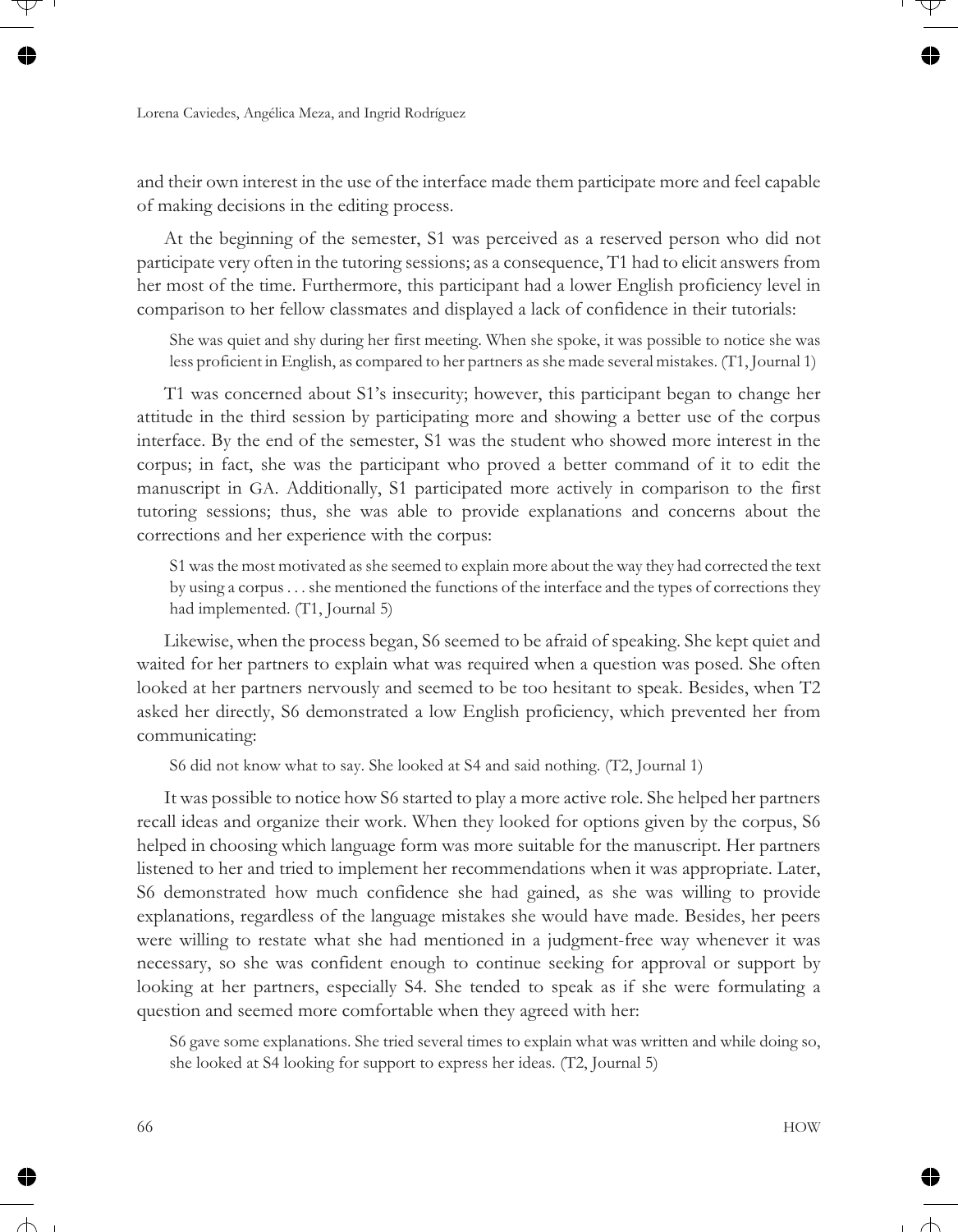In short, there were two students who gradually became active editors of their manuscripts by working collaboratively and having a better command of the interface. It seems to be that the supportive and respectful environment inside their teams and their interest in the corpus interface empowered them to be active and confident members and to be able to take decisions in the editing process.

**The mediators.** The "mediators" were in charge of both interpreting the ideas provided by their partners and teacher and reporting the advances in the edition. They were constantly engaged in the processes of editing and using the corpus. In GA, S2 was able to answer all questions posed by the teacher and provided information when her partners did not participate actively in the discussions:

S2 seemed to be more confident than S1 as she participated more…she seemed to be a mediator between S1, who knew about the functions and options given by the interface, and S3, who did not want to spent time using the corpus and was not completely willing to participate in the tutoring sessions. (T1, Journal 2)

In GB, S5 was constantly in charge of explaining their ideas and the advances of their text. She was the most skillful one when using the interface:

S5 was able to answer the questions I posed. She seemed to understand what I was explaining by moving her head. (T2, Journal 3)

Finally, S9 constantly attended the sessions with questions and inquiries about the edition and the interface; however, he did not make any changes, he just informed S8 about the feedback provided. His lack of confidence was evident:

S9 arrived with a list of questions but he didn't implement any change in the document. He says S8 is in charge of doing the corrections as he is the one with a higher level of English. (T3, Journal 3)

As evidenced above, the mediators were a group of members who participated actively in the tutoring sessions by posing questions and offering relevant information related to their work. They also helped improve communication among the participants and the teachers, and contributed to ease the mood of the tutoring sessions when the group members were reluctant to participate or were not confident enough to state their ideas. Furthermore, they seemed interested in the editing process of the manuscript and the use of the interface.

**The outsiders.** There were students who would not show their interest or commitment to the process in two of the groups. In GB, there was a participant (S7) who arrived after they had already consolidated their group dynamics. She did not participate voluntarily during the sessions:

S7's reaction towards the mistakes . . . was different, she kept quiet and looked at the document and at her partners as if she were upset. She just participated when I asked her directly, but she looked confused and said she didn't know what the text was about. (T2, Journal 4)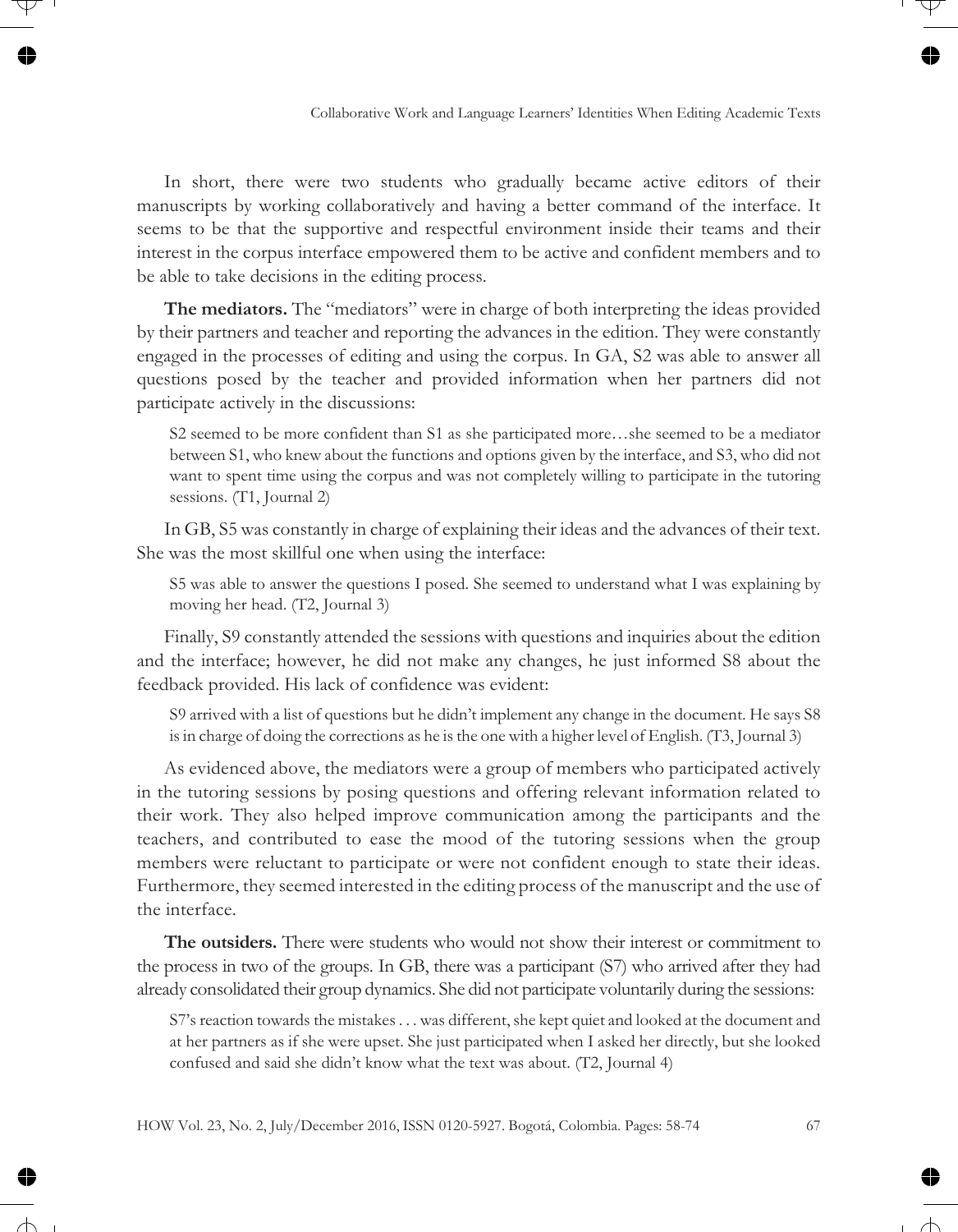When T2 asked about the manuscript, she was not able to answer accurately so her partners could not agree with her. She looked worried, touched her head with her hands and looked at the others as if in search of support or help in order to answer:

S7 was quiet and took her head several times. She did not participate, except for the times I asked her directly what the text was about and she gave some ideas that the rest of the group did not accept. (T2, Journal 5)

In GC, there were two students who did not seem to be engaged at all with the editing process of their manuscript. S10 attended only two meetings. He attended one of the sessions with another partner, but he did not make any comments; in fact, he appeared to be confused about what the teacher and the other student were talking about, since he was not aware of the process and did not have any information about the assignments given and the advance in the edition of the text:

He came, but he did not participate at all. He did not show any interest. He looked at S9 and he seemed to be confused. (T3, Journal 3)

S11 is also categorized as an "outsider". He attended the introductory session but did not establish any sort of communication with the teacher afterwards.

Overall, "outsiders" were categorized this way if they presented two of the following attitudes: first, they did not participate in the sessions despite attending all of them. In the case of S7, she did not participate because she had arrived late in the group, so she did not have as much knowledge about the project as her peers. Second, they did not attend the sessions and were not informed about the different decisions regarding the edition of the manuscript. Such was the case of S10 and S11 in GC, who were not involved in the group's editing process.

### *Reflecting Upon the Group Work Process*

Along the editing process, we were able to notice that each group had different perspectives when working as a team since it was not possible to identify common patterns between the analysis and descriptions we portrayed for each group in this subcategory. We divided this analysis according to each researcher and group experience.

**Group A.** Group A understood the dynamics of working collaboratively. In general terms, they were committed students who always attended the tutoring sessions together and were remarkably punctual to attend meetings, send the edited manuscripts, and hand in their journals with reflections about their experiences and perceptions regarding the edition process and the use of corpus.

Time was a concern for the participants since they not only had to edit, but also had to finish writing the data analysis and conclusions of their manuscript. Every session, T1 asked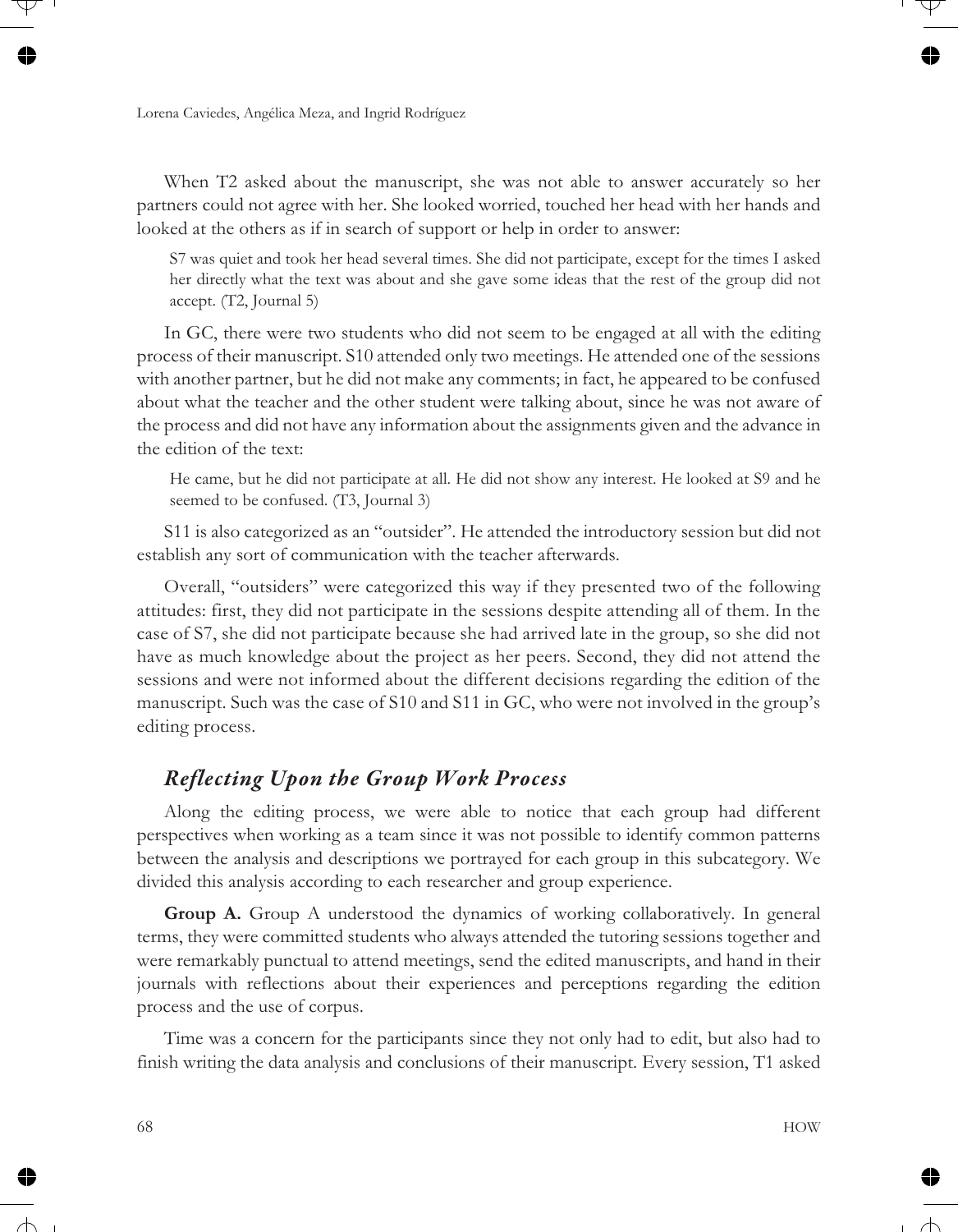the participants about how they managed to correct the manuscript and use the corpus to do it. Their answers were consistent as they stated that all of them managed to meet to correct the mistakes. T1 had asked to explore the corpus interface in order to check how it could be helpful to edit their manuscript:

Sometimes it was difficult for us to meet during the week, so…we met on the weekend to work together on the manuscript. (S2, Interview 2)

Thus, students seemed to allocate time to work as a group despite the amount of work they had due to the project, so what could have been used as an excuse not to work collaboratively helped them to be good time managers and work partners.

All of the participants were able to answer questions about the editing process when they were asked individually and as a group. Despite the different identities that emerged in the tutoring sessions (the mediator, the empowered, and the overconfident one), they worked cooperatively to improve their text since all of them knew what they had changed, the reasons why and the examples found on the corpus interface that helped them to correct their manuscript. Sometimes, they would share what and how they edited voluntarily, and sometimes T1 would ask the students that had not participated to check whether they actually knew about the editing process or not; in either case, S1, S2, and S3's answers demonstrated they were equally involved in a true collaborative environment:

So far, students have been equally engaged in the editing process. I've asked them about the use of corpus and the samples and they've agreed on the reasons why they had chosen certain corrections instead of others. Today, S1 and S2 managed to answer the questions about synonyms and collocations on the COCA interface, S3 was just nodding so I asked S3 specific questions about the collocations and synonyms they had chosen and S3 could successfully respond providing accurate arguments. (T1, Journal 4)

Group A also demonstrated they liked working together when they had to fill a document related to the use of the corpus. This process seemed time-consuming and participants expressed they were concerned about their lack of time; so T1 tested S1, S2, and S3's attitudes towards group work by suggesting they split the corrections and then submit the paper. Nevertheless, students affirmed that they preferred to work together:

I told them to divide evenly the corrections they had to include in the chart and then e-mail it to me, but all of them refused to do so. S1 and S2 said they always worked together for editing the text and for using corpus. S3 added that it was much better to meet face-to-face as a group and discuss the corrections before any submission. (T1, Journal 4)

T1's journals and interview revealed Group A had a successful collaborative work experience. All of the students were involved in the editing process, so they could submit the manuscript and the charts on time; also, they were familiar with the use of corpus and the corrections and they agreed on what was clear or challenging along the semester. Although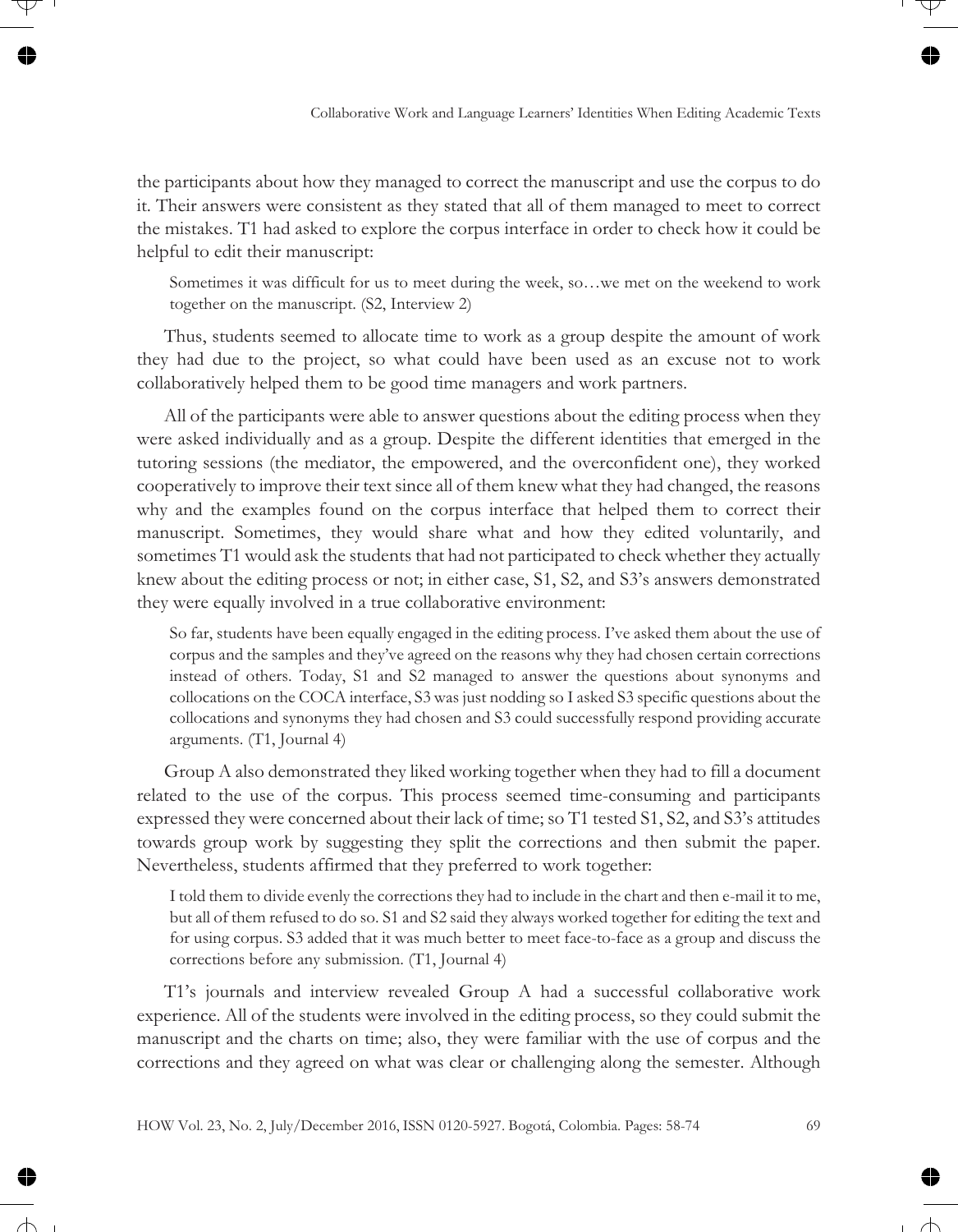every participant portrayed a different identity during the tutoring sessions, their engagement displayed in the submissions and their responses during face-to-face meetings unveiled they liked group work and could work collaboratively in an effective way.

**Group B**. Although at the beginning it was difficult for GB to differentiate collaborative from cooperative work, due to the tendency to divide the edition of the manuscript among the participants and join all the sections at the end, they were able later to notice the importance of working together in order to create a better quality manuscript, which could be edited more easily. They eventually decided to discuss the corrections and ideas they were going to register in their document before making them, no matter if they were meeting during the process or if they were working from different places:

At the beginning we divided the work and it made the final result very difficult, it made the text not easy to understand. Then we implemented some changes, so when we did not write as a group, we previously discussed about what to write. Therefore, although we wrote from our houses, we would have the same focus. Thereupon, after the change of methodology, the experience was very positive. (S4, Interview 2)

In order to work collaboratively, they decided to identify the skills each one had according to the different duties they had to face along the editing process. Thus, they took responsibility for some tasks, such as correcting grammar and vocabulary, revising and editing, including more ideas, using APA style, and so on. They noticed that by assuming a given task according to their abilities, they were able to complement each other and work more efficiently, which contributed to the editing process of the manuscript:

Some time here we have noticed what skill each integrant has, and so we have worked more efficiently, and I think we have been able to move forward more quickly and get better results. (S4, Interview 2)

Additionally, working collaboratively helped them gain self-confidence. The supportive and respectful environment allowed them to feel they were valuable and able to cope with the demands of the manuscript, which helped them overcome their lack of motivation and confidence. Dialogue was an important strategy to share and learn from one another; they appreciated respect towards their ideas no matter if they were enriching or in need of some correction:

I could notice how important it was for S6 and S7 to receive support from S4. Whenever they wanted to participate, they turned around and looked at S4 trying to see if he agreed with them. Whenever S4 accepted their comments, he mentioned, "as my partner just said," and S6 and S7 looked proud of themselves. Then they tried to speak again. I think they feel more confident nowadays. (T2, Journal 4)

In short, GB realized the importance of working collaboratively since they noticed how it contributed to their goal. First, it helped them make their work more efficiently. Second, it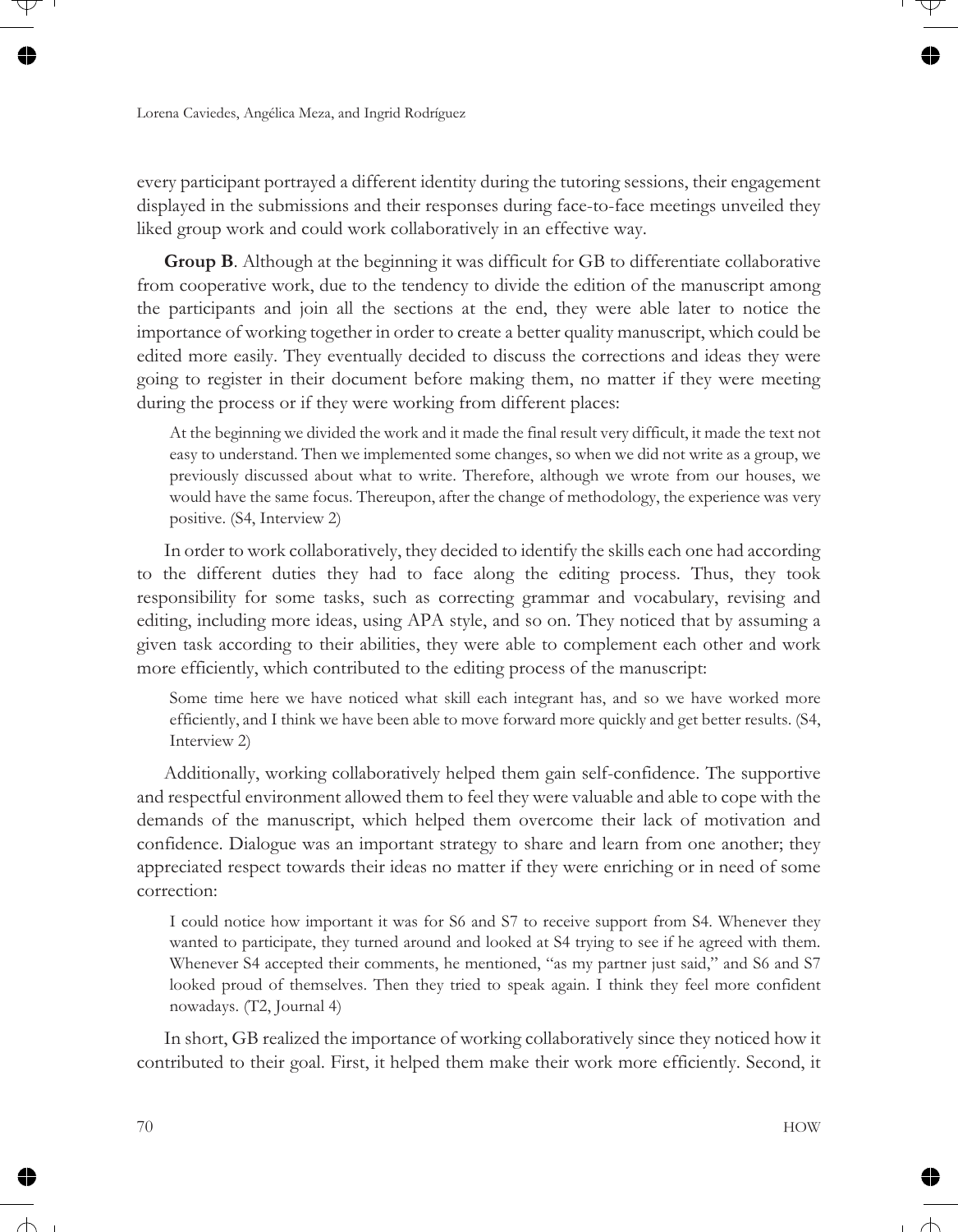allowed them to be aware of their skills and take responsibilities according to them. Finally, partnership and respect seemed to empower some members, who at the beginning did not show much confidence, to see how valuable they were for the group.

**Group C**. Group C presented very different dynamics. Despite having been informed about the collaborative work methodology for the editing process of the manuscript and its characteristics, they were unable to work this way. The main reason was their different working schedules, which did not allow them to find a proper time to meet and discuss the process as a unit:

It's really hard to meet with the whole group because of schedule and other excuses. S9 says he is coming to the tutoring sessions representing his classmates. I think he is the only one that seems interested at all. (T3, Journal 2)

Since the students did not have time to meet all at once, the two that could meet on a regular basis assigned themselves responsibilities with the edition of their report: one was in charge of the mechanics corrections, and the other one attended the tutoring sessions with questions about the editing process and reported back to the "corrector". The other two however, did not have clear responsibilities during the process. This did not really help raise their interest and engagement as members of a group:

I think some of my classmates don't work as hard as me and S8, and S8 is in charge of the correction because he knows more. The others never have time. (S9, Interview 3)

Since collaborative work is based on the active participation of all the students of the group, and this enables the negotiation of ideas, clear roles, and strategies in the construction of knowledge (César & Santos, 2006), we could see that this group did not really work collaboratively during the process, an observation that had two serious consequences in the group dynamics and in the overall outcome of the process itself: students' lack of information about the process, and students' tasks (or lack of them) as participants of the group.

First, not all students were properly informed about how to implement the corpus as an editing tool. This was made evident when S10 came to a session with S9 and was unaware of what S9 and T3 were talking about, especially in relation to the functions of the interface:

Today I helped them and explained S9 and S10 how to fill in the chart with the corpus corrections (S10 had no idea of what I was talking about! He just looked at S9 in awe). (T3, Journal 3)

Second, since only two participants were assigned tasks inside the group, they had to divide their work. These assignments emerged from S8's apparent higher English proficiency level, and S9's lack of confidence in his own skills:

Apparently some of the participants are not working as hard as the others, and the corrections of the final version has fallen on one person alone (S8) and S9 does his best but it is not enough. I also asked S9 about S8 being the only one that makes changes in the document, and he says that since S8 is the one with the higher level, he is the one who usually corrects the text. (T3, Journal 4)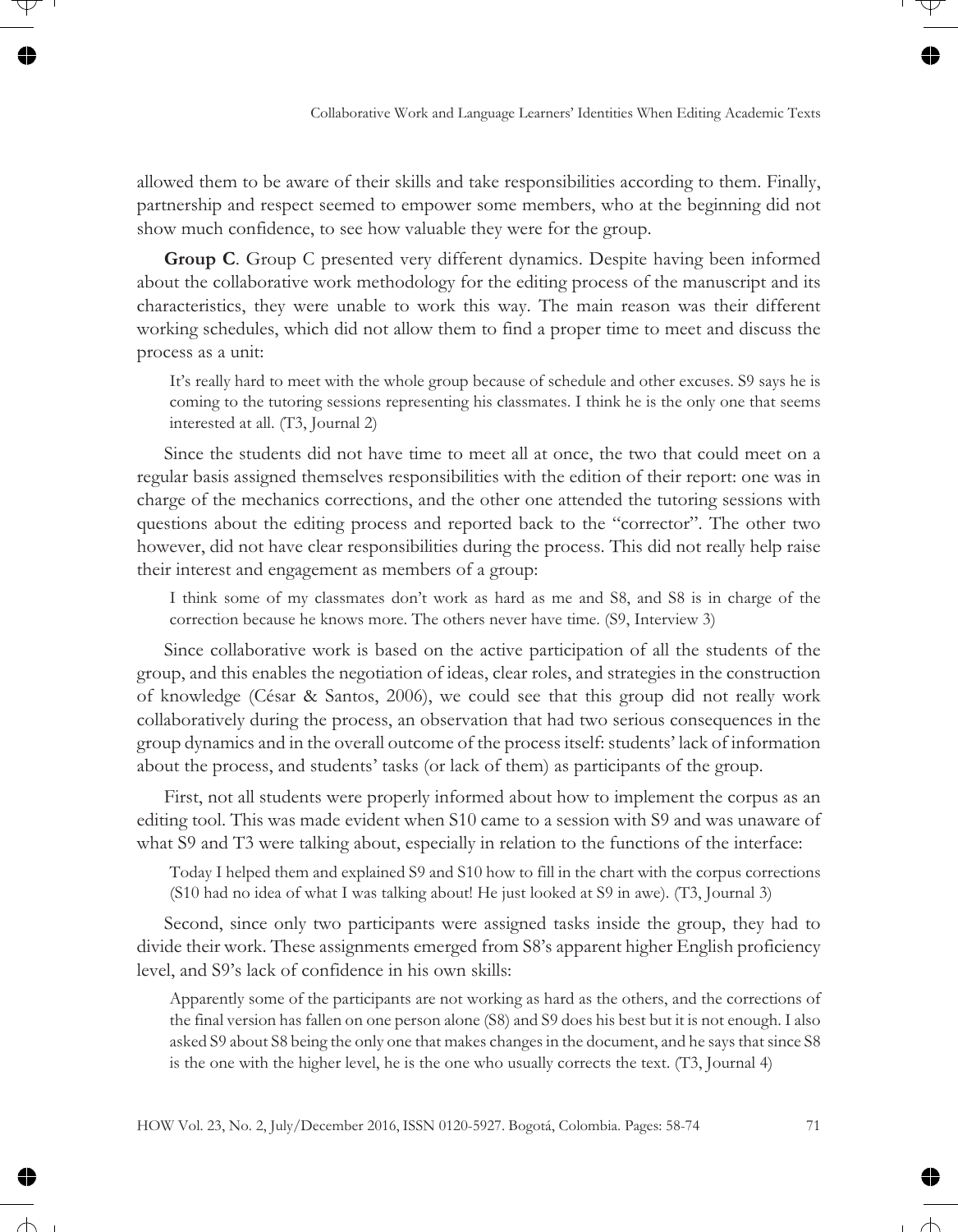Hence, some GC members' lack of time and commitment affected the editing process they carried out negatively. They were deprived from working collaboratively and as a unit, which was expected from them because the manuscript belonged to all four members of the group. This is evidenced since the corrections were made by only one person despite the need for the text to have been written by all of them.

All in all, the patterns of group work varied substantially among the different cases, which is why students' behaviors and reactions and also the teachers' observations and insights were so different. One aspect that could affect collaborative work is students' investment and interest since working together implies having the availability and time to meet other participants. Additionally, the relation participants of a group have among themselves and the voices and identities they have as part of the group are also very important.

#### **Conclusions**

We identified four different language learner identities that emerged in EFL pre-service teachers when working collaboratively: the overconfident learners, the empowered learners, the mediators, and the outsiders. Additionally, we were able to analyze insights about group dynamics and the students' and the teachers' views about collaborative work.

At the beginning of the editing process, the overconfident learners did not think the corpus interface was useful enough since they thought they had the knowledge to edit their manuscripts without using a corpus. However, along the process they changed their attitude and accepted the corpus as having been a useful tool.

The empowered learners were not confident at the beginning. However, their hard work on the corpus and group support empowered them to be more confident and to participate actively in the tutoring sessions and the editing process. They made the most of the corpus interface and the group dynamics, so they gave themselves the opportunity to learn from the tool and enriched both the group work and the editing process.

The mediators enriched the editing process and the experience inside the tutoring sessions. They enabled communication among the participants and the teachers and eased the mood when students did not want to participate or did not understand the teachers' instructions.

Finally, the outsiders were learners who did not participate actively in the editing process because of their lack of information or because they did not attend all the tutoring sessions, so they did not have as much knowledge about the project in comparison to their peers. They may not have seized the opportunity to learn from the process as their fellow partners did, so they affected the group dynamics.

In regard to the students' and teachers' insights about the experience working collaboratively when editing academic texts, some of the students tended to blend the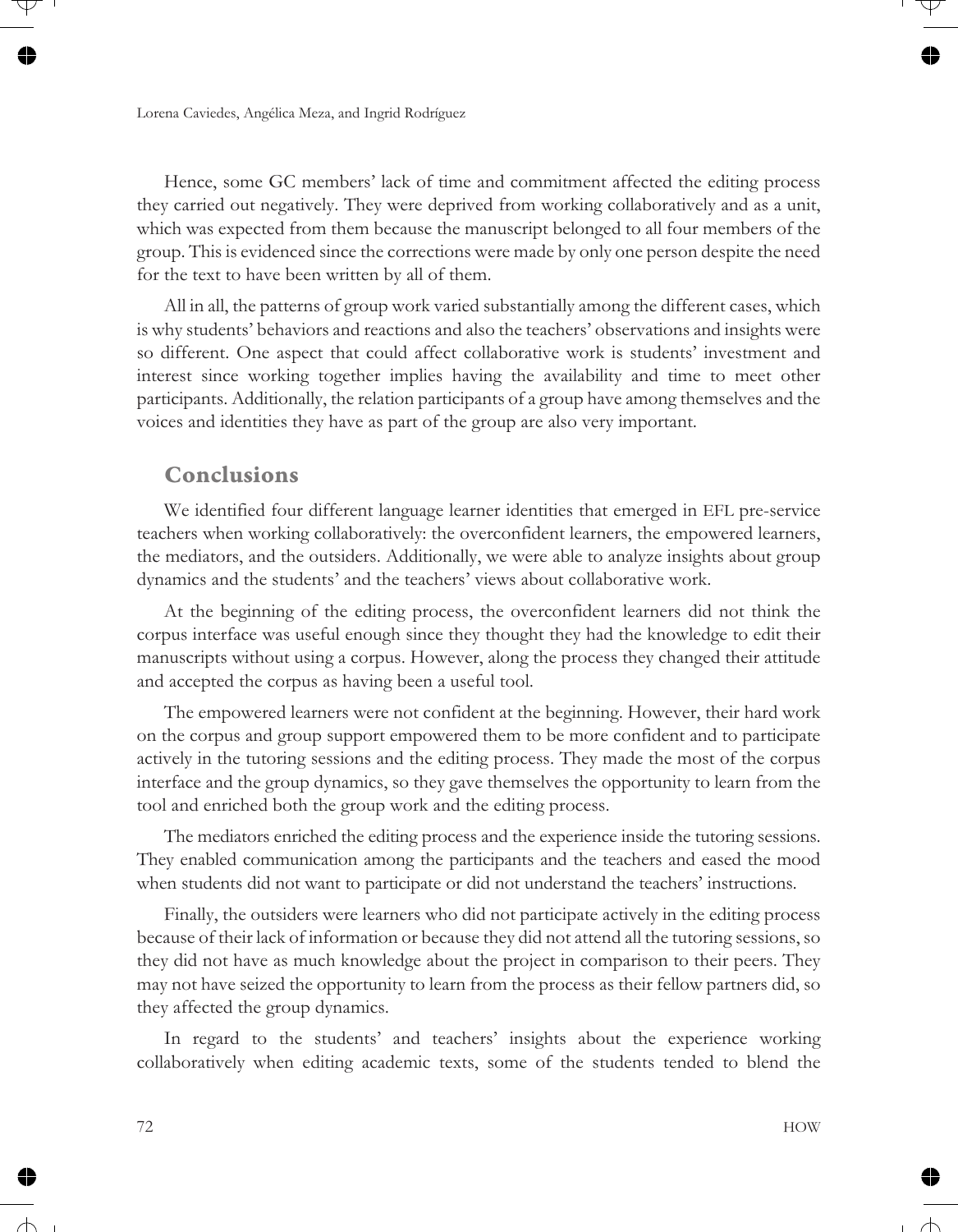concepts of cooperation and collaboration as they accepted dividing topics, working individually, and joining parts of the text which evidenced that not all the participants understood the concept of working collaboratively in the same way.

Groups that actually worked collaboratively reported that they felt successful with the editing process and experienced a more inclusive work environment and group dynamics. Not working collaboratively made it harder for the students to edit their manuscript and to have a good command of the corpus interface. The lack of collaborative writing deprived some participants from learning from each other. Some of them even quit or avoided their responsibility at the moment of editing their manuscripts.

It was evidenced that working collaboratively requires time to meet and work as a team, identifying peers' abilities, agreeing on what to write and having a common focus, interest and determination to get involved. The lack of these aspects might affect the group dynamics and the effectiveness of the students' participation. Furthermore, values such as camaraderie, respect, and support ensure collaborative work and let participants learn from one another.

#### **References**

- Biber, D., Conrad, S., & Reppen, R. (1998). *Corpus linguistics: Investigating language structure and use* (1st ed.). New York, NY: Cambridge University Press. http://dx.doi.org/10.1017/ CBO9780511804489.
- Burns, A. (1999). *Collaborative action research for English language teachers*. Cambridge, UK: Cambridge University Press.
- César, M., & Santos, N. (2006). From exclusion to inclusion: Collaborative work contributions to more inclusive learning settings. *European Journal of Psychology of Education, 21*(3), 333-346. http://dx.doi.org/10.1007/BF03173420.
- Daiute, C. (1986). Physical and cognitive factors in revising: Insights from studies with computers. *Research in the Teaching of English, 20*(2), 141-159.
- Dewey, J. (1938). *Experience and education*. New York, NY: Simon & Schuster.
- Galegher, J., & Kraut, R. E. (1994). Computer-mediated communication for intellectual teamwork: An experiment in group writing. *Information Systems Research, 5*(2), 110-138. http://dx.doi.org/10.1287/isre.5.2.110.
- Halliday, M. A. K. (1985). *Spoken and written language* (2nd ed.). Oxford, UK: Oxford University Press.
- Hirvela, A. (1999). Collaborative writing instruction and communities of readers and writers. *TESOL Journal, 8*(2), 7-12.
- Lewin, B. A., Fine, J., & Young, L. (2001). *Expository discourse: A genre-based approach to social research text*. New York, NY: Continuum.
- Norton, B. (1997). Language, identity, and the ownership of English. *TESOL Quarterly, 31*(3), 409-429. http://dx.doi.org/10.2307/3587831.
- Oshima, A., & Hogue, A. (1999). *Writing academic English*. New York, NY: Longman.